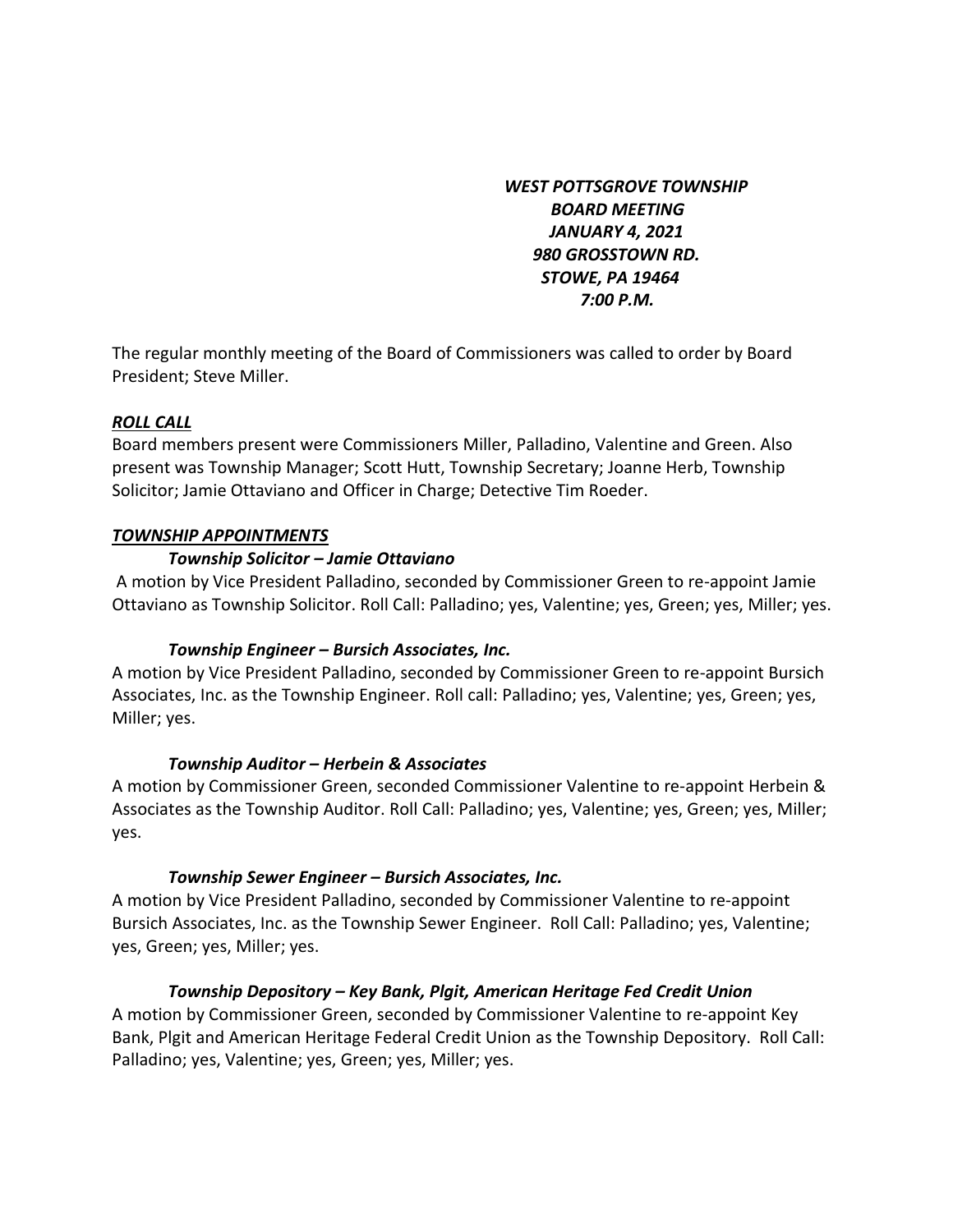#### *Board Meeting – January 4, 2021 Page 2*

# *Township Building Inspector/Zoning Officer – Joe Chrisman/MAC Resources*

A motion by Vice President Palladino, seconded by Commissioner Green to re-appoint Joe Chrisman/MAC Resources as the Township Building Inspector/Zoning Officer. Roll Call: Palladino; yes, Valentine; yes, Green; yes, Miller; yes.

#### *OFFICAL SIGNATURES – TOWNSHIP MANAGER, PRESIDENT AND VICE PRESIDENT*

A motion by Commissioner Green, seconded by Commissioner Valentine to approve the Official Signatures of the Township to the Township Manager; Scott Hutt, President; Steve Miller and Vice President; Tom Palladino. Roll Call; Palladino; yes, Valentine, Green; yes, Miller; yes.

#### *MINUTES*

A motion by Commissioner Green, seconded by Commissioner Valentine to approve the Minutes of the previous Board Meeting. Roll Call: Palladino; yes, Valentine; yes, Green; yes, Miller; yes.

#### *FINANCIAL REPORT*

A motion by Commissioner La Rosa, seconded by Commissioner Green to approve the Financial Report. Roll Call: Palladino; yes, Valentine; yes, Green; yes, La Rosa; yes, Miller; yes.

#### *PAYMENT OF BILLS*

A motion by Commissioner Green, seconded by Commissioner Valentine to approve paying the bills in the amount of *\$32,490.99* for all funds*.* Roll Call: Palladino; yes, Valentine; yes, Green; yes, Miller; yes.

# *COMMITTEE APPOINTMENT FOR THE 2021 CALENDAR YEAR*

President Miller stated; there are no changes, so I will not go over them. Whatever committee you were assigned to; it will carry over for the new year.

# *COMMITTEE APPOINTMENTS*

# *Zoning Board – (1) Seat with a term expiring 2024*

A motion by Vice President Palladino, seconded by Commissioner Valentine to appoint Bipen Patel to the Zoning Board; with a term expiring in 2024. Roll Call: Palladino; yes, Valentine; yes, Green; yes, Miller; yes.

# *Vacancy Board – Re-appoint Carol Palladino – term expiring 2021*

A motion by Commissioner Green, seconded by Commissioner Valentine to re-appoint Carol Palladino to the Vacancy Board; with a term expiring in 2021. Roll Call: Palladino; abstain, Valentine; yes, Green; yes, Miller; yes.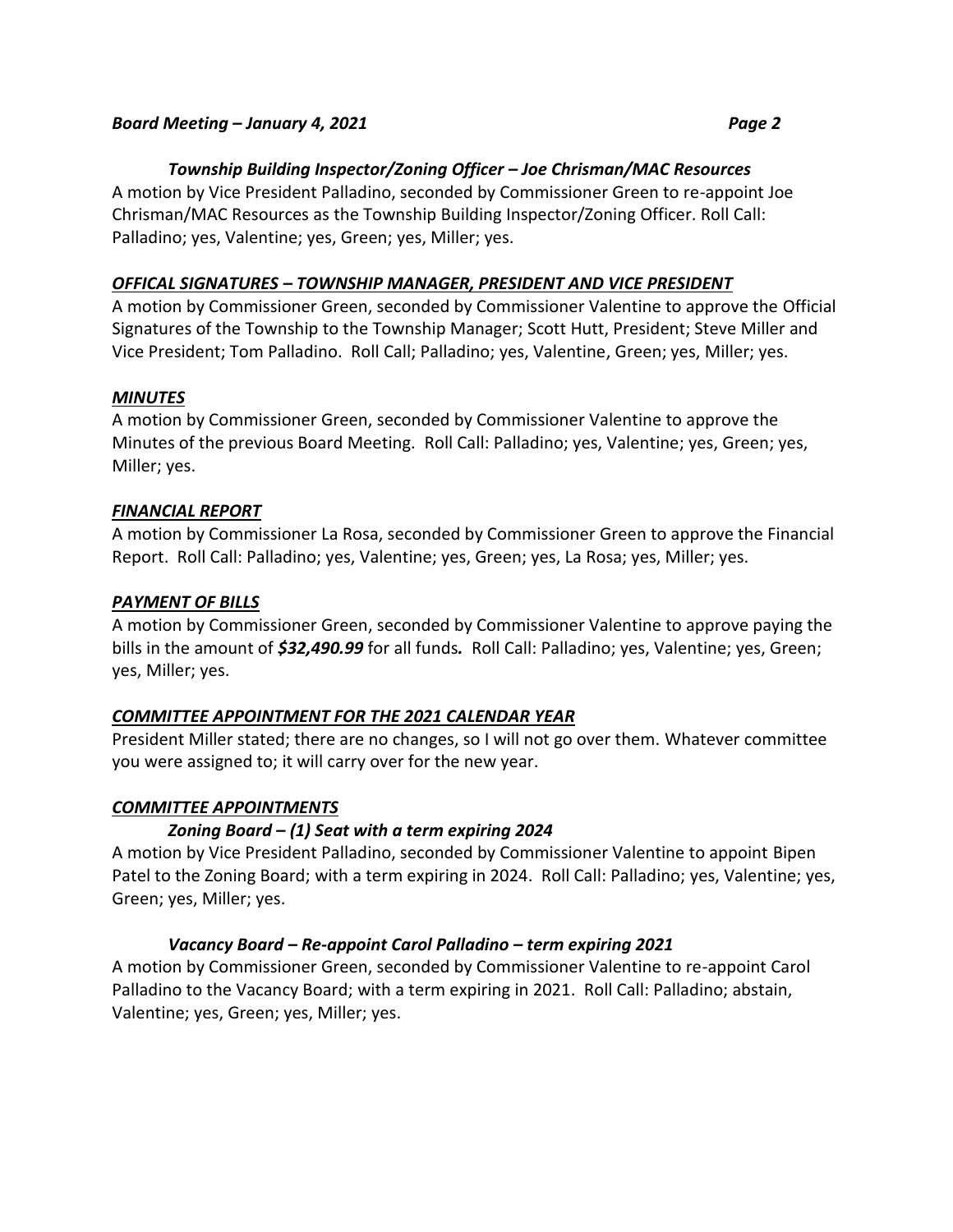#### *MANAGER'S REPORT*

 The Township would like to thank Tom Nolan, Chief of Upper Merion Township, and the Montgomery County Chief's Association for the help coordinating coverage for West Pottsgrove Township, while we were and still are dealing with the passing of Chief Stofflet. We appreciate all of the help from all of the Municipalities in Montgomery County during that time.

The viewing for Chief Stofflet will be held on January 6, 2021, from 9am to 11am, at Catagnus Funeral Home in Gilbertsville. The burial will be private.

- Mr. Hutt reported; the Township is in the process of a Land Development at the 400 Ash Street property. We will be meeting with the applicant Designer, Township Solicitor and Township Engineers to move forward with this project. Due to the size and scope of this development, it will have to go through the Planning Commission and meet all requirements.
- Mr. Hutt also reported on COVID restrictions; even though some restrictions have been lifted, the Township Meetings are still classified as gatherings and the capacity limit is 10%. Every day business is up to 75% capacity.

# *SOLICITOR'S REPORT*

The following is my report of the tasks that I performed as Solicitor for West Pottsgrove Township since the Board of Commissioners last, regularly scheduled meeting on December 21, 2020, up to and including January 4, 2021:

- 1. Send notice to Fire Department re; no trespass as of 1/1/21 upon Township property behind Target.
- 2. Letter to AJ Jurich re: Waiver of liquidated damages in exchange for Waiver of Change Order amount.
- 3. Prepare Public Notice, Conditions of Sale and Purchaser's Agreement for 980 W. High Street.

# *OLD BUSINESS*

# *Update on Grosstown Road Sanitary Sewer Project*

- Mr. Hutt reported; the Contract Award Letter was issued to JOAO & Bradley on December 29, 2020, in the amount of \$1,352,564.50. This contract includes the base bid of \$1,169.814.50 and the Alternate A bid of \$182,750.00. The Alternate A bid is the private sewer work costs, which is an estimate needed to be included within the Award Letter. The Pre-Construction Meeting will occur at the end of this week or early next week. We still need to finalize some of the details, which include the exact costs for residents for private sewer work.
- Mr. Hutt also reported with regards to the Flagg Property; there have been previous discussions among the Board and myself about generating revenue in the Township. We have discussed the existing Zoning for a Waste Transfer Station at the existing Flagg Property. I have been in contact with several Waste Disposal companies regarding the same. We have had some promising interests amongst those contacted.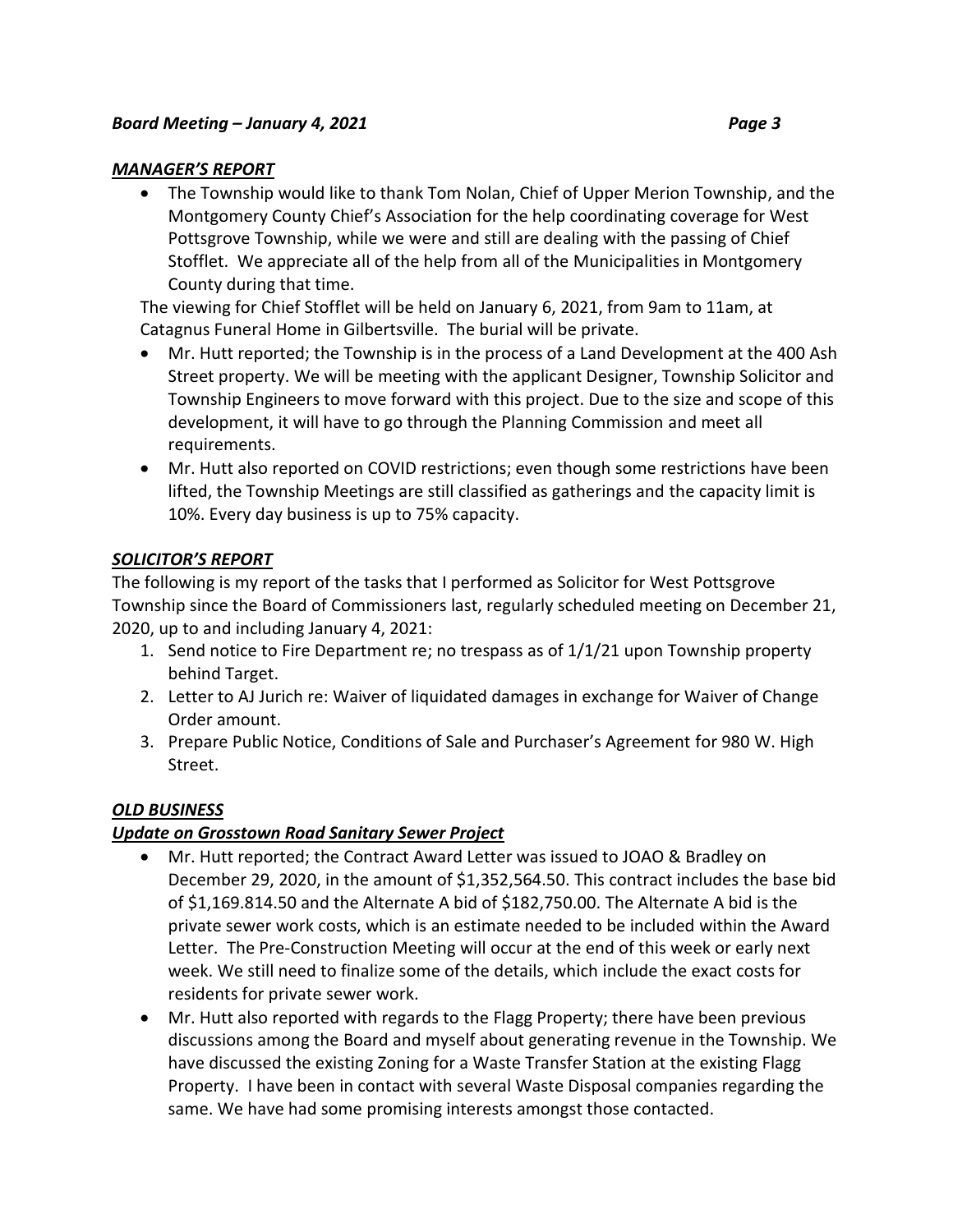#### *Board Meeting – January 4, 2021 Page 4*

 Mr. Hutt reported; we are moving forward with our Nagel Road and Storm Water Improvement Project. This is an Inter-Municipal project with Upper Pottsgrove Township. Prior to the holiday break, we had a Project Meeting between the two Townships and Bursich Associates. A draft agreement has been submitted to Upper Pottsgrove for Solicitor review. Both Townships are looking to utilize Liquid Fuels for this project, in addition to Grant funding.

# *NEW BUSINESS*

# *Detective; Tim Roeder will act as Officer-in Charge*

President Miller commented; for those of you on Zoom, who are not aware; we lost our Chief. Chief Stofflet has passed away and we have put as Officer in Charge; Tim Roeder, who is present this evening. Updates will come regarding the Township's search for a new Chief of Police.

President Miller noted; it's not on the Agenda, but Commissioner Valentine would like to speak under New Business. Commissioner Valentine reported; the Pottstown/Stowe Lions Club is collecting bags, which we give to Giant and Trek; the people that make the boarding for your decks. When you get 500 pounds within 6 months, you get a free park bench. We haven't gotten our park bench yet, but our Lions Club decided to donate the bench to the Veterans in Pottstown. I asked PARRC if all of the other Township's want to do this, adding; we got all of our 500 pounds in less than five weeks and there is a list of plastics they accept. Commissioner Valentine commented; I don't know if we want to do this as a Township, noting; I'm still collecting bags, even though we have our 500; I'm saving them for anyone that needs their 500. I am not sure the Pottstown/Stowe Lions Club would give the next bench to West Pottsgrove, so we might want to get the residents involved and do it on our own. You collect the bags and take them to Giant, and have six months to do this, adding; weigh the bags and track how much you've taken. If we want to do this as a Township, we will get the forms to you and the Manager would be the person to track it all, as well as the contact person. We will also put this on our website.

A motion by Commissioner Valentine, seconded by Commissioner Green to approve collecting the plastic as a Township, which would be handed in to Giant for a possible donation of a park bench. Roll Call: Palladino; yes, Valentine; yes, Green; yes, Miller; yes.

#### *CITIZENS COMMENTS*

There was none.

# *CORRESPONDENCE*

There was none.